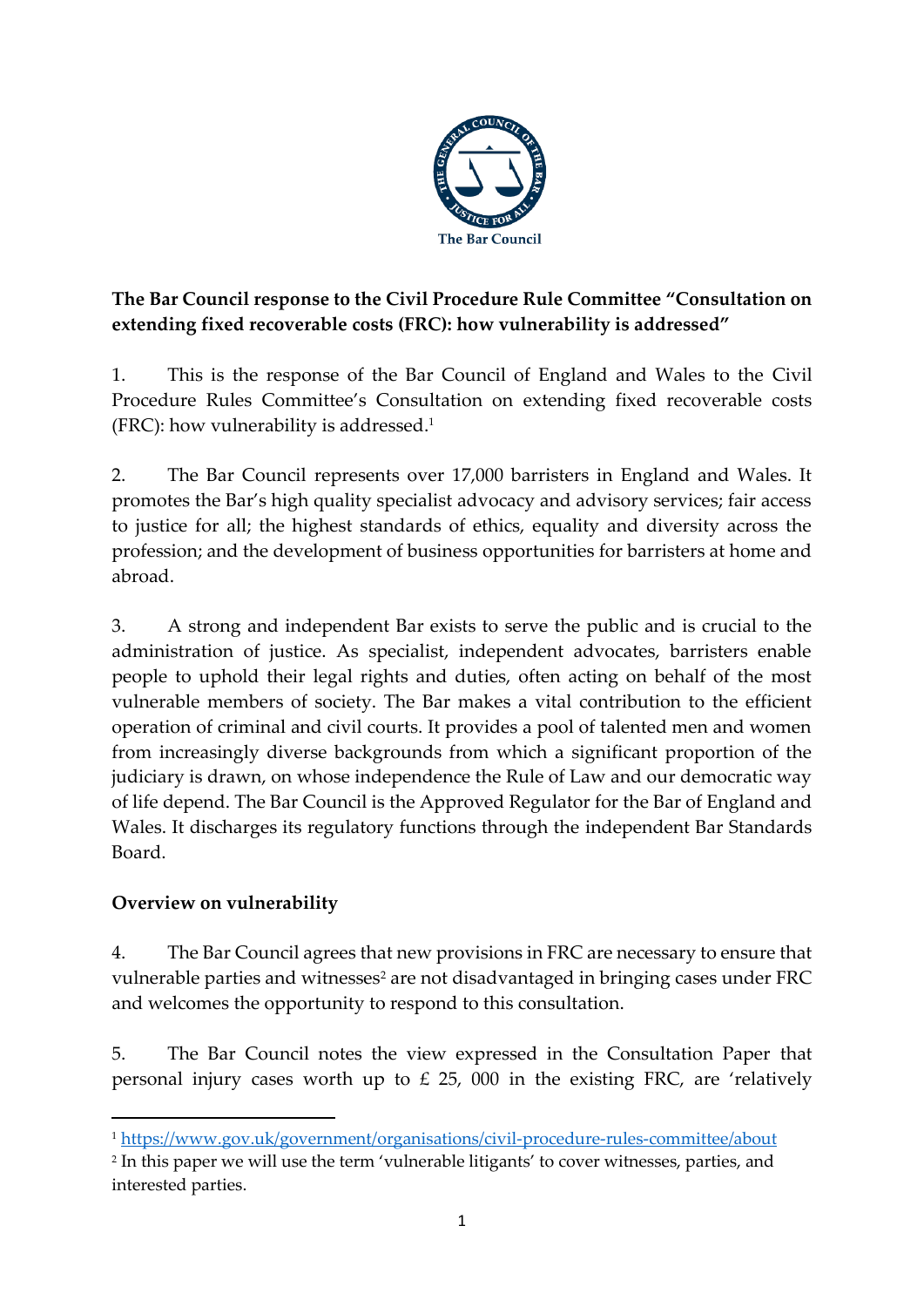straightforward' and "*it does not seem that problems have arisen in catering explicitly for more vulnerable claimants*". The consultation notes that when issues of complexity arise, these claims are likely to have been transferred to the multi-track.

6. Because of the structure of the existing FRC, Counsel's involvement is very often limited to instructions for trial. We have been informed about cases in which Counsel has been instructed for trial, only to find that issues of vulnerability have not been properly addressed until that very late stage. These include but are not limited to:

- (i) issues of capacity not having been considered prior to trial and the case having to be adjourned because of the need for mental health assessment;
- (ii) the need for translators only being recognised at trial and the case having to be adjourned;
- (iii) documents, such as witness statements and pleadings, not being translated, so statements of truth cannot be verified at trial; and
- (iv) failure to make reasonable adjustments for a witness' vulnerability or disability which have greatly added to the length of trial.

In relation to (iv) the Bar Council's experience is that, while the courts are responsive to the needs of witnesses with physical difficulties, recognition and understanding of the challenges faced by clients with cognitive, behavioural, and educational difficulties is less developed. The Bar Council suspects that vulnerable litigants are a category of court user who have been severely disadvantaged under the current FRC.

7. The Bar Council notes the underlying policy position set out in the consultation. That policy is essentially that while the rules should be amended to recognise increased costs associated with vulnerable litigants, these amendments should not undermine the FRC:

*"MoJ considers that (i) any vulnerability mechanism should only allow for an uplift in those exceptional cases in which it is clearly merited, and (ii) any new arrangements should not provide an opportunity to circumvent the principles of FRC in allowing inappropriate additional costs."*

The Bar Council is concerned that this strikes an inappropriate balance between the needs of vulnerable litigants and the wider policy objectives of controlling costs through the expansion of FRC.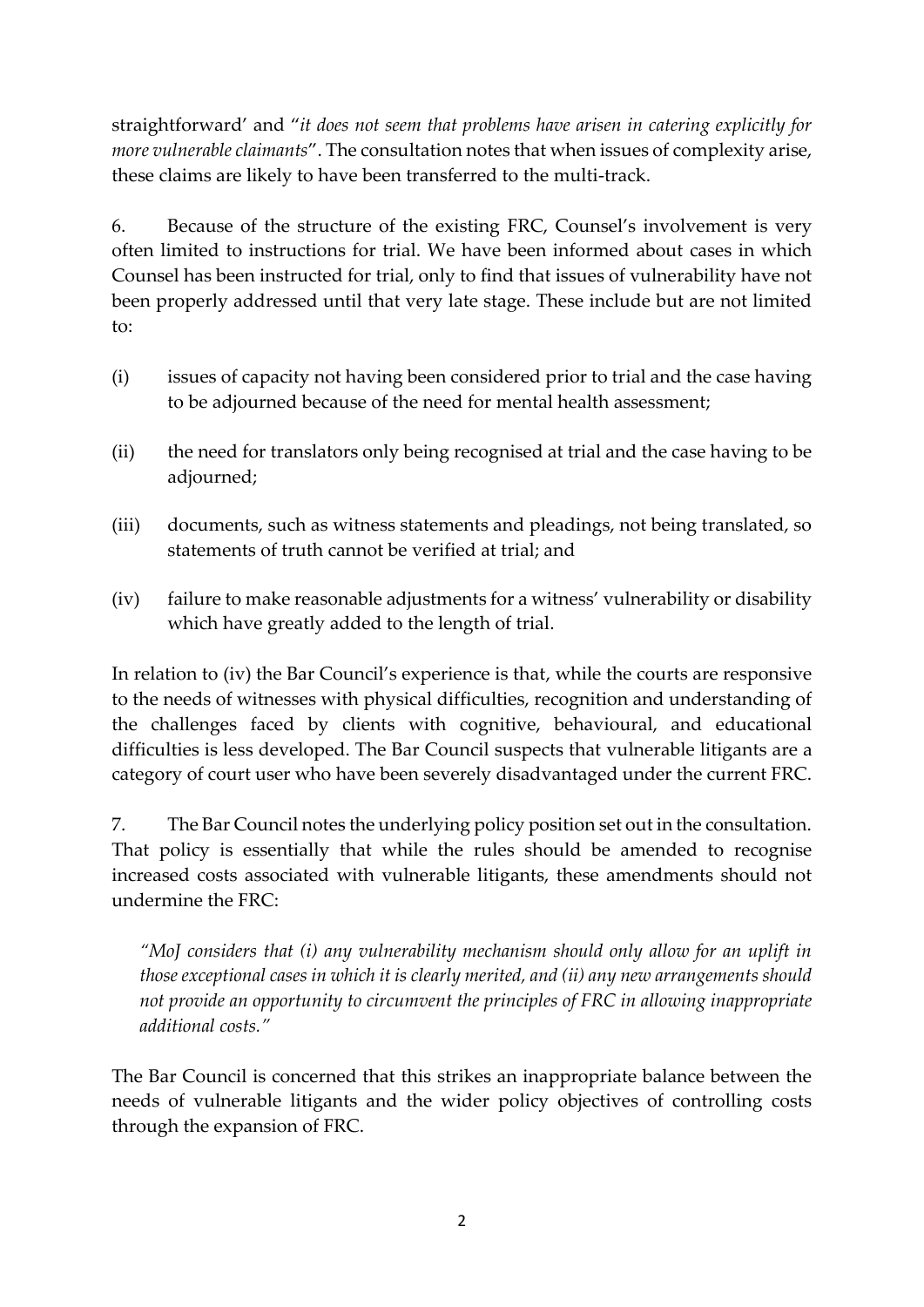8. A factor which the Bar Council considers is missing from the policy quoted at § 7 above is that it appears to suggest that 'ownership' of the issue of vulnerability is exclusively within the domain of the vulnerable litigants' representatives. The Bar Council submits that this is not the correct approach. The Bar Council's view is that all parties and the court have a duty to consider the needs of vulnerable litigants at all stages of proceedings. The court has a positive obligation to consider the issue of vulnerability.

9. The Bar Council suggests that the parties should be required to set out any issues in relation to vulnerability in the Directions Questionnaire, so that these factors can be taken into account at an early stage in the management of the claim and will be relevant issues to take into account when listing and estimating the length of trial.

# **Vulnerability and the FRC**

10. The Bar Council's view is that there are only three basic means by which increased costs caused by vulnerability can be taken into account under FRC:

- (i) Appropriately drafted rules allowing for 'escape' from the FRC by transfer to the multi-track;
- (ii) Discrete rules allowing for necessary disbursements in relation to vulnerable parties and witnesses; and
- (iii) A fixed increase in FRC cases involving vulnerable parties or witnesses.

11. The Bar Council's view is that rules drafted in such a way, acting in combination, are likely to be the best means by which the specific issues in relation to vulnerability can be addressed.

### Escape

12. The court has a wide discretion in relation to allocation and those matters relevant to allocation of track are currently set out at CPR 26.8. These should be amended to include "*issue in relation to vulnerability in relation to the parties, witnesses, or other interested parties*". Following from the recommendations set out at § 8 above, these matters will have been set out in the parties' Direction Questionnaires.

### **Disbursements**

13. The existing rules set out a number of different provisions in relation to the recovery of disbursements. These vary from the highly specific to the very broad.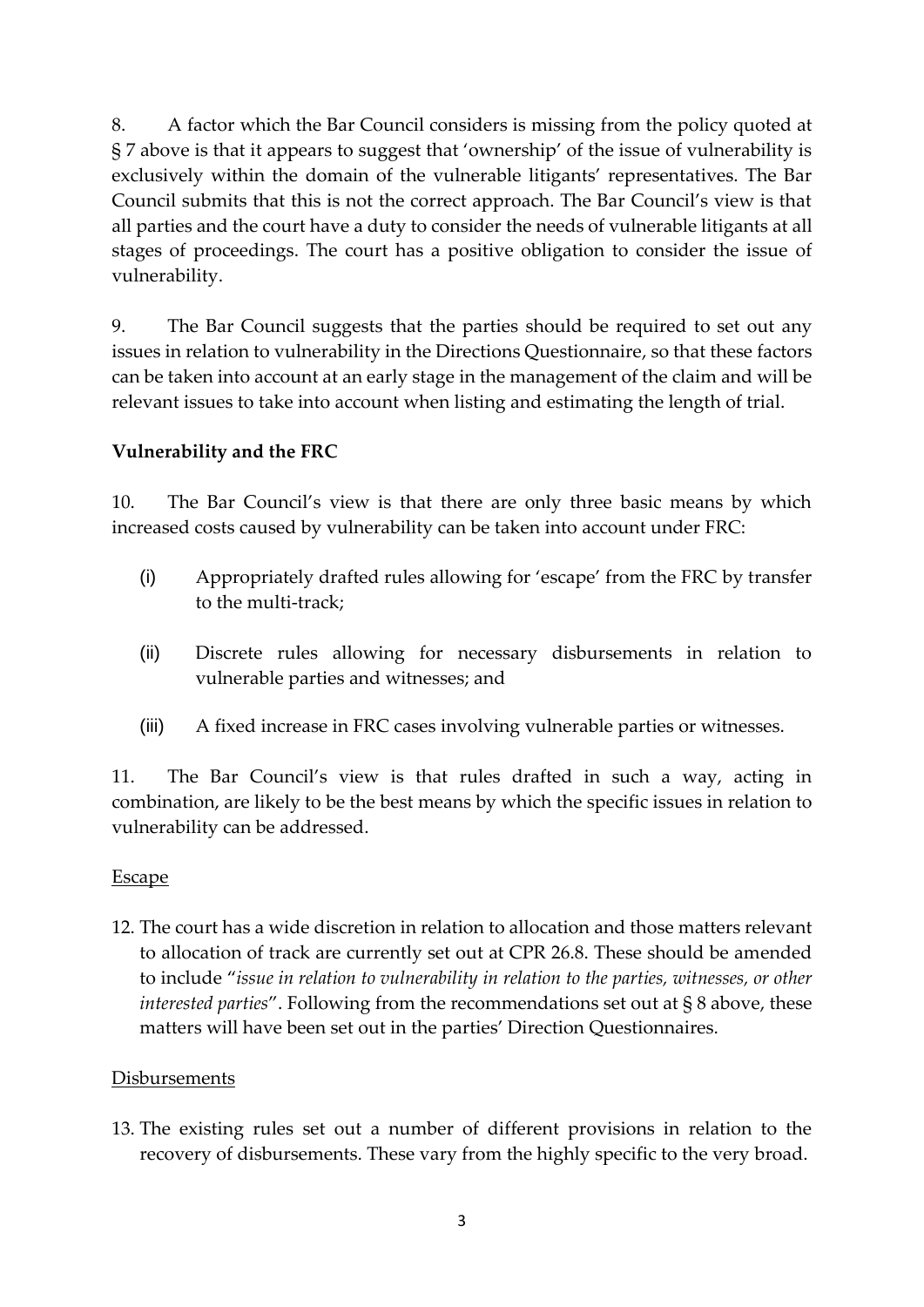14. CPR 45.12 provides that the court:

*(1)) (a) may allow a claim for a disbursement of a type mentioned in paragraph (2); but (b) will not allow a claim for any other type of disbursement.*

*(2) The disbursements referred to in paragraph (1) are –*

*(b) Where they are necessarily incurred by reason of one or more of the claimants being a child or protected party as defined in Part 21 –*

*(i) fees payable for instructing counsel; or*

*(ii) court fess payable on an application to the court; or* 

*(c) any other disbursement that has arisen due to a particular feature of the dispute.*

15. Disbursements under r. 45.29I are limited to specific costs, not including the provision in respect of children and protected parties but including "*(h) any other disbursement reasonably incurred due to a particular feature of the dispute."*

16. As pointed out in the consultation, in *Aldred v Cham* [2019] EWCA Civ 1780 the Court of Appeal drew a distinction between "a feature of the dispute" and a "feature" of the claimant. The costs required for advising on a child settlement were a feature of the child as a claimant, not a feature of the claim, so where not recoverable disbursements under r. 45.29I. This problem would have been avoided had r 45.19 included the same provision as CPR 45.12 (2)(b) specifically allowing for such a disbursement.

17. *Aldred v Cham* is a controversial decision and although the Supreme Court refused the Claimant's appeal, their view was that this was a matter that should have been considered further by the Rules Committee. The Personal Injuries Bar Association (PIBA) intervened in *Aldred* in the Supreme Court. The position of PIBA and the Bar Council is that the rule should be amended to allow for the cost of advices for settlement in cases involving children to be recovered as a disbursement. In a joint paper sent to the Ministry of Justice and Civil Justice Council in July 2021 PIBA and the Bar Council they argued that the following amendment should be made to CPR 45.19

45.29I-(1) Subject to paragraphs (2A) to (2E), the court

*(a) may allow a claim for a disbursement of a type mentioned in paragraphs (2) or (3) or (4); but*

*(b) will not allow a claim for any other type of disbursement.*

*…*

*(4) Where they are necessarily incurred by reason of one or more of the claimants being a child as defined in Part 21, to include (i) fees payable for an advice on the merits of the settlement or compromise given by counsel or solicitor; and (ii) court fees payable on an application to the court.*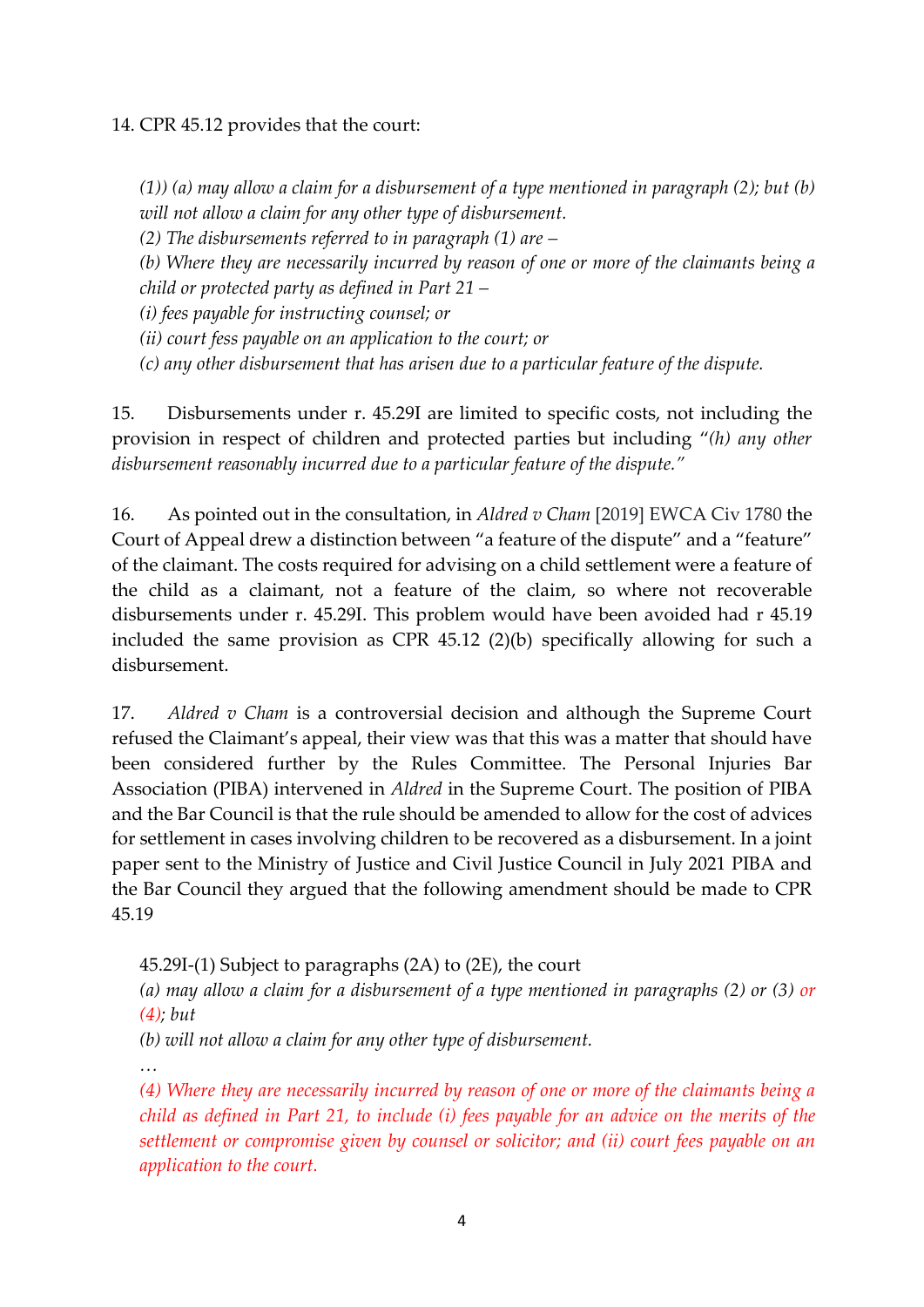18. Given this background, the Bar Council is concerned that the current position of the Ministry of Justice does not consider amendments of the provisions in relation disbursements at this stage. The Bar Council's view is that the current issue illustrated by *Aldred v Cham* is one which needs urgent consideration. In particular, the Bar Council is concerned that the failure to address this issue allows substantive injustice to occur as a result of a narrow interpretation of the current drafting of the rule. FRC cases cover the vast majority of civil claims and clarity is essential.

19. The Bar Council's view is that a similar amendment as at § 17 above should be made in relation to vulnerability, so for example by amending 45.29I further:

45.29I-(1) Subject to paragraphs (2A) to (2E), the court

*(a) may allow a claim for a disbursement of a type mentioned in paragraphs (2) or (3) or (4) or (5); but*

*(b) will not allow a claim for any other type of disbursement.*

*…*

*(4) Where they are necessarily incurred by reason of one or more of the claimants being a child as defined in Part 21, to include (i) fees payable for an advice on the merits of the settlement or compromise given by counsel or solicitor; and (ii) court fees payable on an application to the court.*

*4) Where they are reasonably incurred by reason of the vulnerability of one or more of the parties or their witnesses.*

# Increase in FRC

20. The Bar Council notes the current proposal is as follows;

- (i) It is a judicial decision to determine whether or not the vulnerability gives rise to sufficient extra work to justify, exceptionally, an additional amount of costs;
- (ii) There needs to be a threshold, which is proposed to be 20% in line with existing provisions, of additional work caused by the vulnerability;
- (iii) The procedure by which people can establish a vulnerability uplift needs to be clear and simple; and
- (iv) The process needs to be retrospective (as with the assessment of costs generally), not prospective: the judge needs to be satisfied that sufficient extra work has been incurred, not that it may need to be.

21. The Bar Council agrees that a judge must find that 'exceptional circumstances' apply in the instant case. However, this should be a decision made as an exercise of discretion rather than being inhibited by a precondition (the 20% threshold). The judge should have a discretion to take all relevant factors into account in making such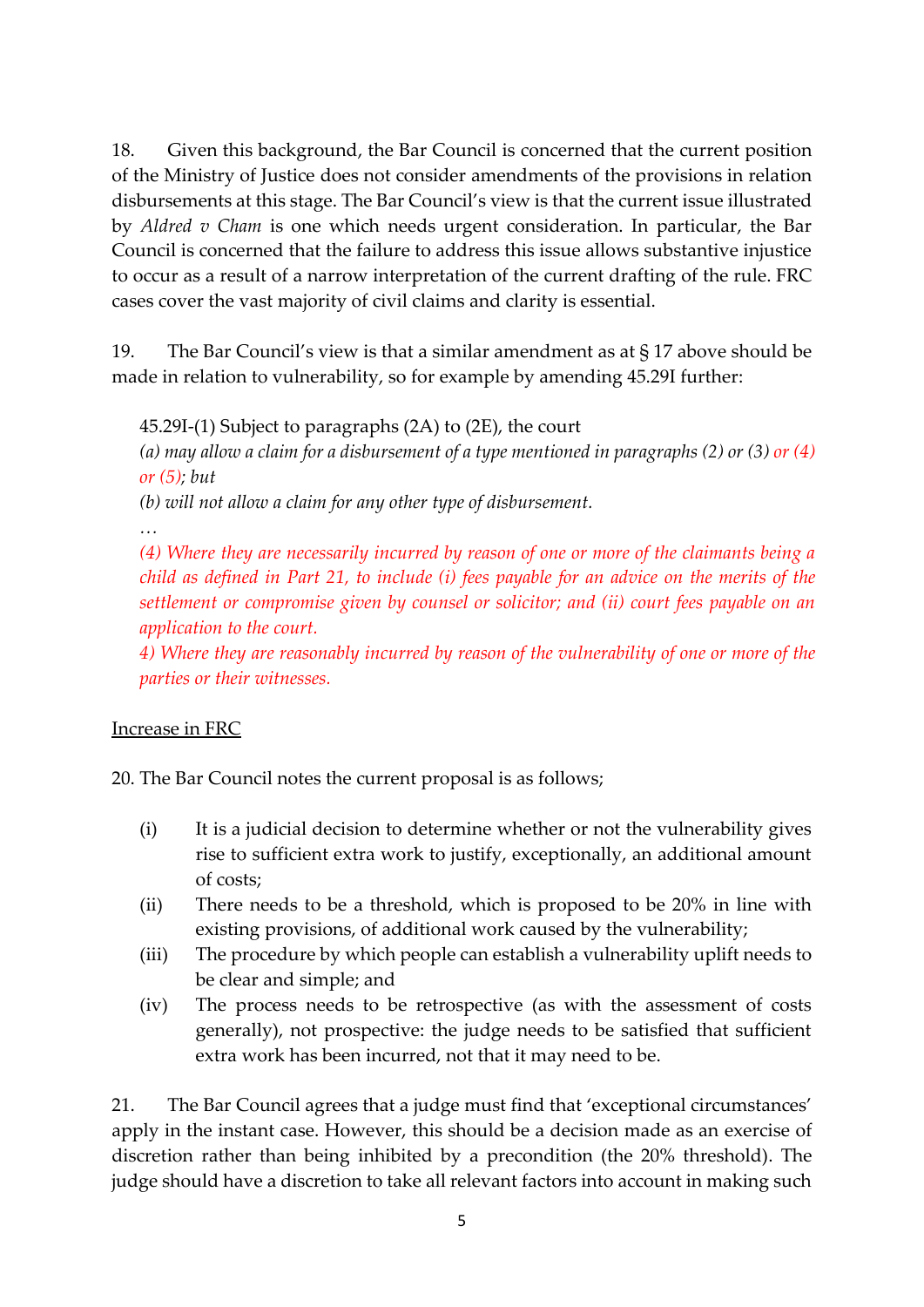an order and can be trusted to recognise that a tiny increase will not make the case exceptional. By contrast, a hard line between 19% and 20% is unnecessary and likely to be unworkable. To place vulnerable litigants in a position where they have to show that a precise amount of extra work is attributable to a vulnerability is unrealistic as it will involve a hypothetical comparison with a litigant who is not vulnerable. To expect such an exercise to be proved with any degree of precision is unfair and runs counter to the broad approach taken to costs generally.

22. The Bar Council submits that the rules should be amended to allow for greater flexibility not only in allowing all the circumstances of the case to be taken into account, but also in allowing these issues to be determined before the end of the case. The rules should expressly give the court a case management power to disapply FRC at any stage in the claim on account of vulnerability. The court should also have the same wide discretion when considering an application not to apply fixed costs at the end of the case.

23. Although the court must be satisfied that the 'exceptional circumstances' test is met, the Bar Council does not consider that the threshold for making an application should be high nor that adverse consequences should follow from making such an application. The Bar Council also notes the recent research done by the Legal Research Board and the needs for costs to be 'transparent' in cases involving vulnerable litigants.<sup>3</sup> The potential costs consequences involved in such litigation should be managed from an early stage, the 'retrospective' effect of the rule change has the potential to cause confusion and uncertainty during litigation.

24. The Bar Council notes that the current rules follow existing examples in the CPR such as CPR 45.29J. This allows a party to apply for an amount greater than FRC, but will award fixed costs or the assessed amount of costs if the sum assessed is less than 20% above that of the FRC (r. 45.29K). When costs are assessed at less than 20% above the amount of FRC the court can make an order that the party making the claim not be awarded costs, or an order that they pay the defending party's costs, CPR 45.29I.

25. The Bar Council questions the reliability of this precedent for costs involving vulnerable witnesses. Solicitors' representatives and the judiciary will be best placed to comment on how often applications under this rule and similar provisions have been made. The Bar Council's understanding is that this is a rule that is effectively never used as the costs provisions are such a significant disincentive to make such an application, as it involves balancing a reasonable estimation of the costs likely to be

<sup>3</sup> [https://legalservicesboard.org.uk/news/lsb-research-highlights-the-need-for-the-legal](https://legalservicesboard.org.uk/news/lsb-research-highlights-the-need-for-the-legal-sector-to-provide-better-support-to-vulnerable-consumers)[sector-to-provide-better-support-to-vulnerable-consumers](https://legalservicesboard.org.uk/news/lsb-research-highlights-the-need-for-the-legal-sector-to-provide-better-support-to-vulnerable-consumers)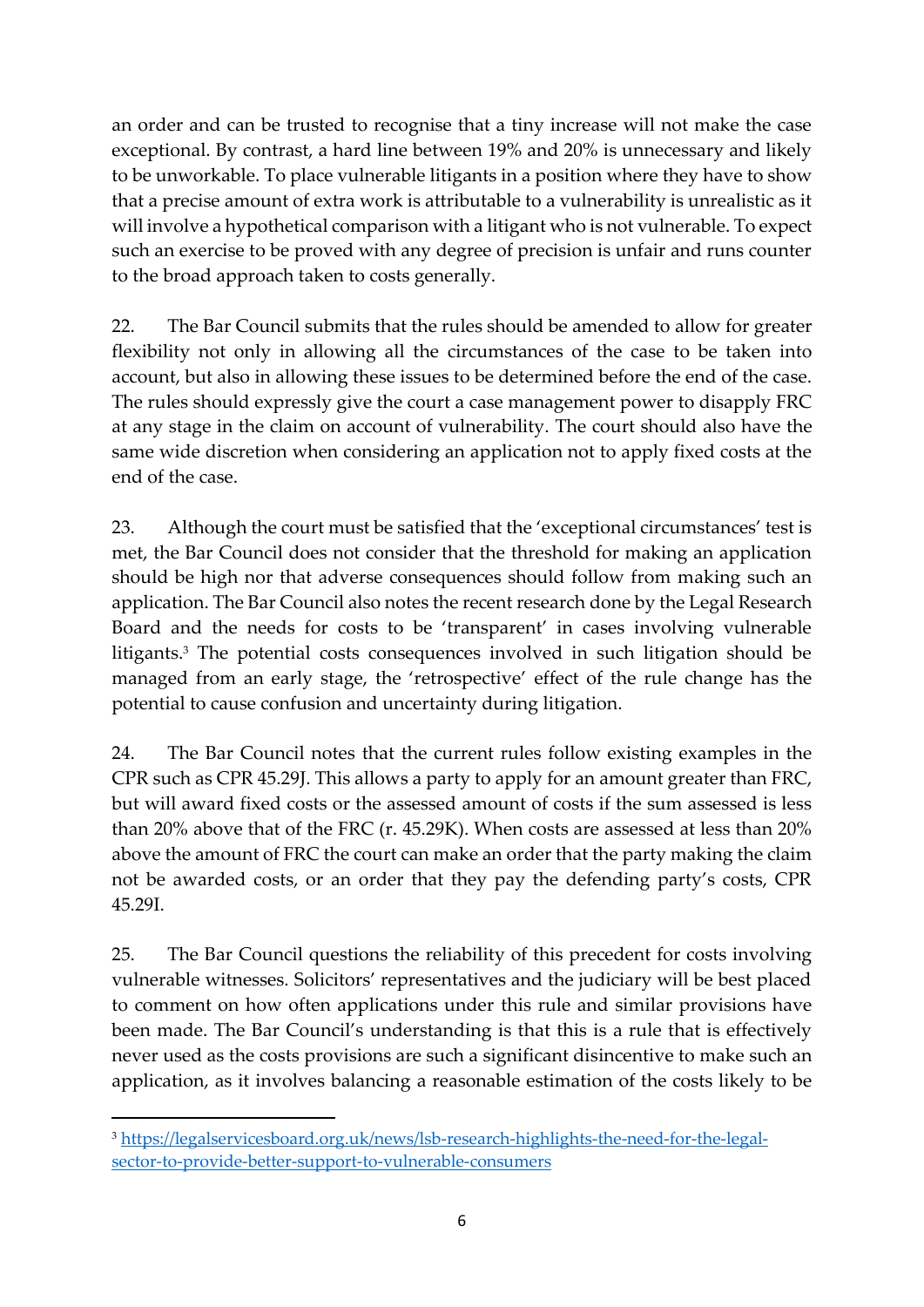recovered, the costs of making the application, the defending party's costs, and the prospects of achieving more than 20% costs recovery. Taking all those factors into account it is understandable that this is not a provision that has been widely used. Its primary purpose is to act as a disincentive to parties to challenge FRC even when the costs incurred have been considerably greater than those recoverable under FRC.

26. The Bar Council questions the use of this rule but recognises that a rule must be in place which allows a degree of flexibility to make an application but does not undermine the FRC or flood the courts with costs applications. The answer to this is probably to provide a limited costs sanction if the application fails.

## **Summary**

27. The Bar Council submits that new rules should have regard to the following:

- **(i) in determining when FRC should be disapplied the court should be satisfied that exceptional circumstances apply;**
- **(ii) in determining whether or not expectational circumstances apply the court should have regard to all the circumstances of the case, including vulnerability;**
- **(iii) the parties should set out any issues in relation to vulnerability in their directions questionnaires;**
- **(iv) the court's case management powers should be amended to consider the needs of vulnerable litigants at any stage of the claim;**
- **(v) at allocation the needs of vulnerable litigants should be a specific factor taken into account.**
- **(vi) the Bar Council does not support the current proposed rule change for the reasons set out above, however, if such a rule were to be introduced it should be amended as follows:**
	- **(a) at the end of the case a party may apply for FRC to be disapplied: in considering such an application the court should have regard to all the circumstances of the case, including vulnerability and the following should apply when the court finds that there are exceptional circumstances:**
	- **(b) if the costs incurred are greater than 20%of the amount of FRC then FRC shall be disapplied;**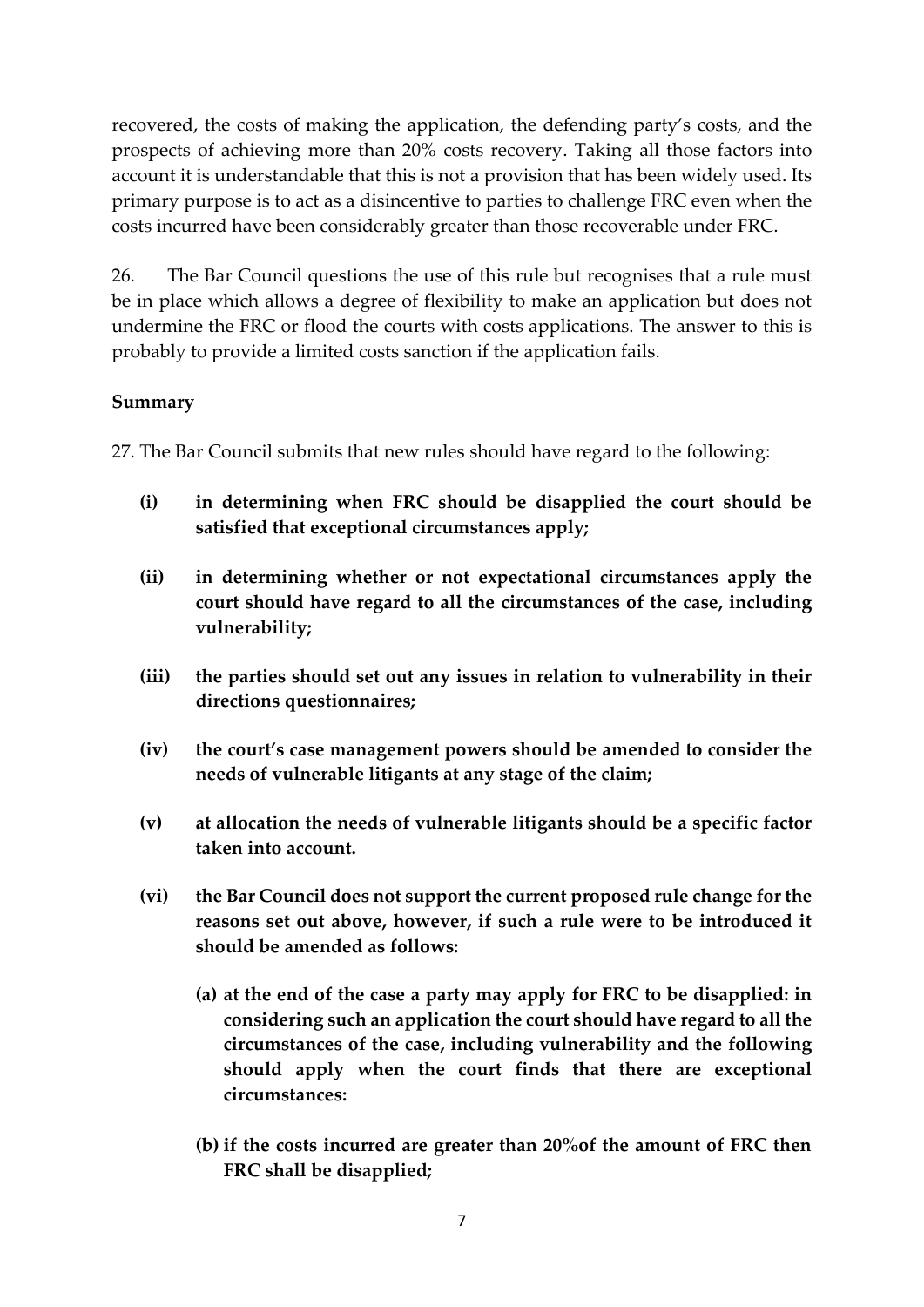- **(c) if the costs assessed are more than FRC but less than 20% more than FRC the court shall have a discretion either to apply the sum assessed or FRC;**
- **(d) in either (a) or (b) the defending party shall pay the applicant's costs subject to assessment;**
- **(e) if the court finds that the case is not one to which exceptional circumstances apply or where the Claimant cannot show that additional costs have been incurred over FRC, the party making the application shall pay the defendant a fixed amount of £ x: such an amount to be determined by the Rules Committee.**

### **Response to specific questions**

28. The Bar Council addressed the specific questions in the consultation as follows.

## *i. Do you agree that the Government's proposal (as outlined in paragraph 15) is the right way to address vulnerability within FRC?*

29. No. For the reasons set out above.

### *ii. If not, do you have an alternative proposal?*

30. Yes. The Bar Council has set out a number of proposals above.

#### *iii. Do you have any drafting comments on the draft new rules?*

- 31. Yes. The Bar Council has set out a number of points about the current drafting of rules above.
- *iv. Should any new provision in respect of vulnerability apply to existing FRC, which generally cover lower value PI (please consider in the context of paragraph 20 above)?*
- 32. Yes. For the reasons set out at §§ 5-6 above.

## *v. Do any changes need to be made to the arrangements for disbursements for vulnerability in FRC cases?*

33. Yes. The Bar Council has set out its comments at §§ 13 to 19 above.